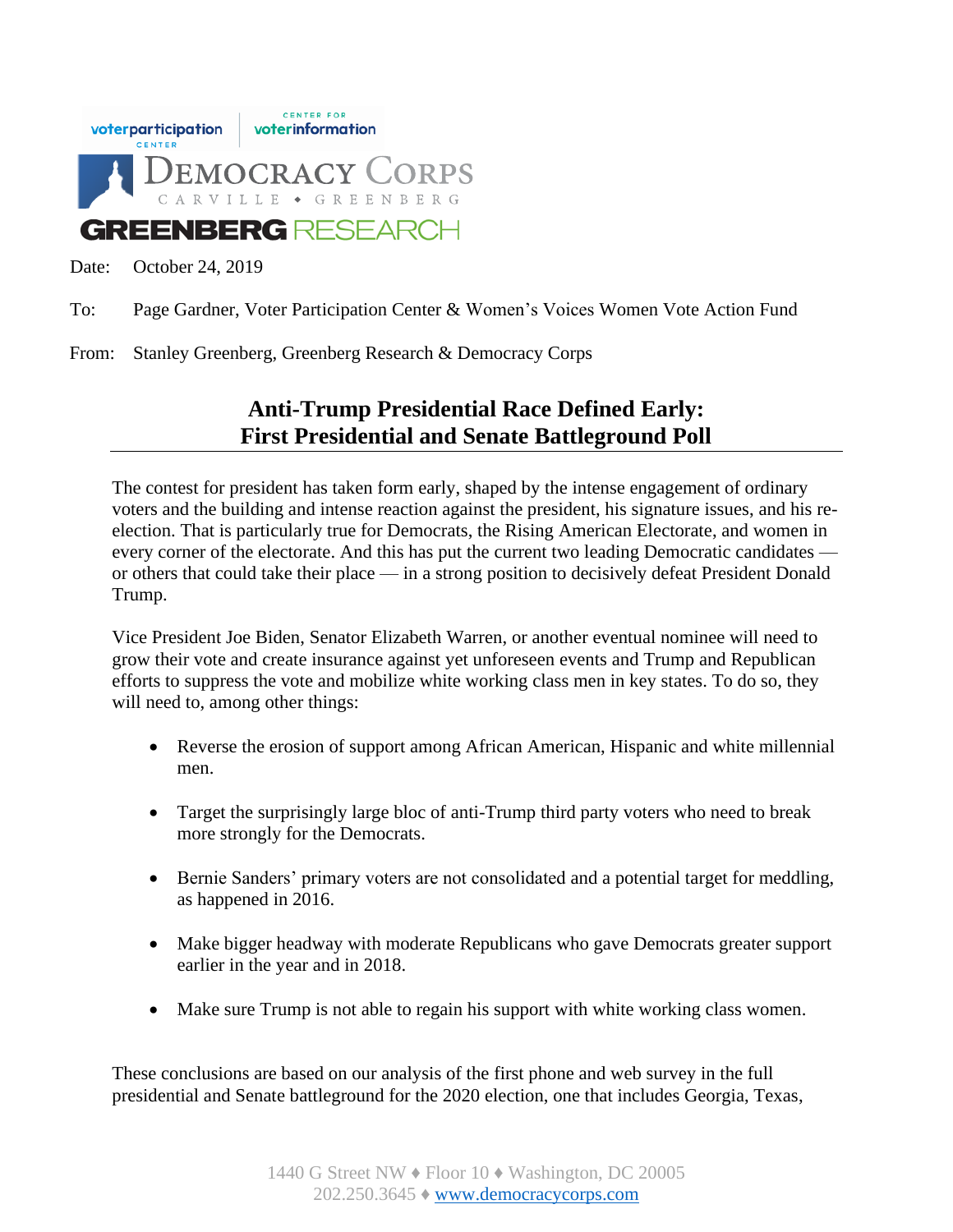Wisconsin and Ohio.<sup>1</sup> It was conducted by Democracy Corps for the Voter Participation Center (VPC) and the Center for Voter Information (CVI) and is focused on bringing the new majority of voting eligible citizens into the electorate, embodied in their work with African Americans, Hispanics, unmarried women and millennials (the Rising American Electorate) and reaching swing voters, particularly white working class women.

Clinton lost this battleground by 1 percentage point in 2016, while winning nationally by 2. In 2020, Vice President Joe Biden currently enjoys a 6-point lead over President Trump, 47 to 41 percent, with 8 percent voting Libertarian or third party. Senator Elizabeth Warren is in a nearly identical position, 46 to 41 percent, with the same third-party vote.

Nationally, we tested Bernie Sanders in Democracy Corps' last poll, as we try to rotate and test plausible nominees. In this battleground survey, we tested Pete Buttigieg who loses by five points, making him less competitive against Trump at this point. In the primary, Biden and Warren lead the field with 28 and 27 percent, respectively; Sanders follows at 17 percent, with Pete Buttigieg at 7 percent and Kamala Harris and Andrew Yang at 4 percent; other candidates securing 2 percent or less.

The third party vote will be a big factor in how this election plays out state by state. It is intensely anti-Trump, so progressive efforts will focus on consolidating them, but the Russians and other campaigns could well play a role in tarnishing the Democratic nominee and fracturing the vote. Such efforts were successful in 2016, and recent reports on Russians targeting Sanders voters suggest they will continue to try to fracture Democratic voters.<sup>2</sup>

Surprisingly, the battleground of presidential and Senate battleground states is not more inviting for President Trump. His job approval is at 43 percent, compared to 41 percent nationally. The proportion disapproving of his performance outnumber those approving by 10 points. And Democrats have an 8-point advantage with the proportion of the electorate choosing to vote in the primaries and caucuses of the two parties, just 1-point short of the Democrats' national advantage.

President Trump faces deep and growing opposition, and his already weak 41 percent of the vote, critically, did not bump up even a single point at the end of the survey, despite respondents hearing all of Trump's robust messages of his success, the Democratic attacks on each other, and the Republican and Trump attacks on the Democratic candidates. His best messages are no higher than his vote.

<sup>&</sup>lt;sup>1</sup> A phone poll of 1,000 registered voters in a 17-state Presidential and Senate battleground was conducted by phone October 5-9, 2019 from a voter-file sample. 67% of respondents were reached on cell phones in order to accurately reflect the American electorate. A large-scale web survey of 2,500 registered voters in the 17-state battleground was conducted online October 4-10, 2019 from a voter-file sample.

<sup>&</sup>lt;sup>2</sup> Igor Derysh, "New data suggests Russians targeted Bernie Sanders voters to help elect Trump," Salon, April 12, 2019, [https://www.salon.com/2019/04/12/new-data-suggests-russians-targeted-bernie-sanders-voters-to-help-elect](https://www.salon.com/2019/04/12/new-data-suggests-russians-targeted-bernie-sanders-voters-to-help-elect-trump/)[trump/;](https://www.salon.com/2019/04/12/new-data-suggests-russians-targeted-bernie-sanders-voters-to-help-elect-trump/) Donie O'Sullivan, "Facebook: Russian trolls are back. And they're here to meddle with 2020," CNN, October 22, 2019, <https://www.cnn.com/2019/10/21/tech/russia-instagram-accounts-2020-election/index.html>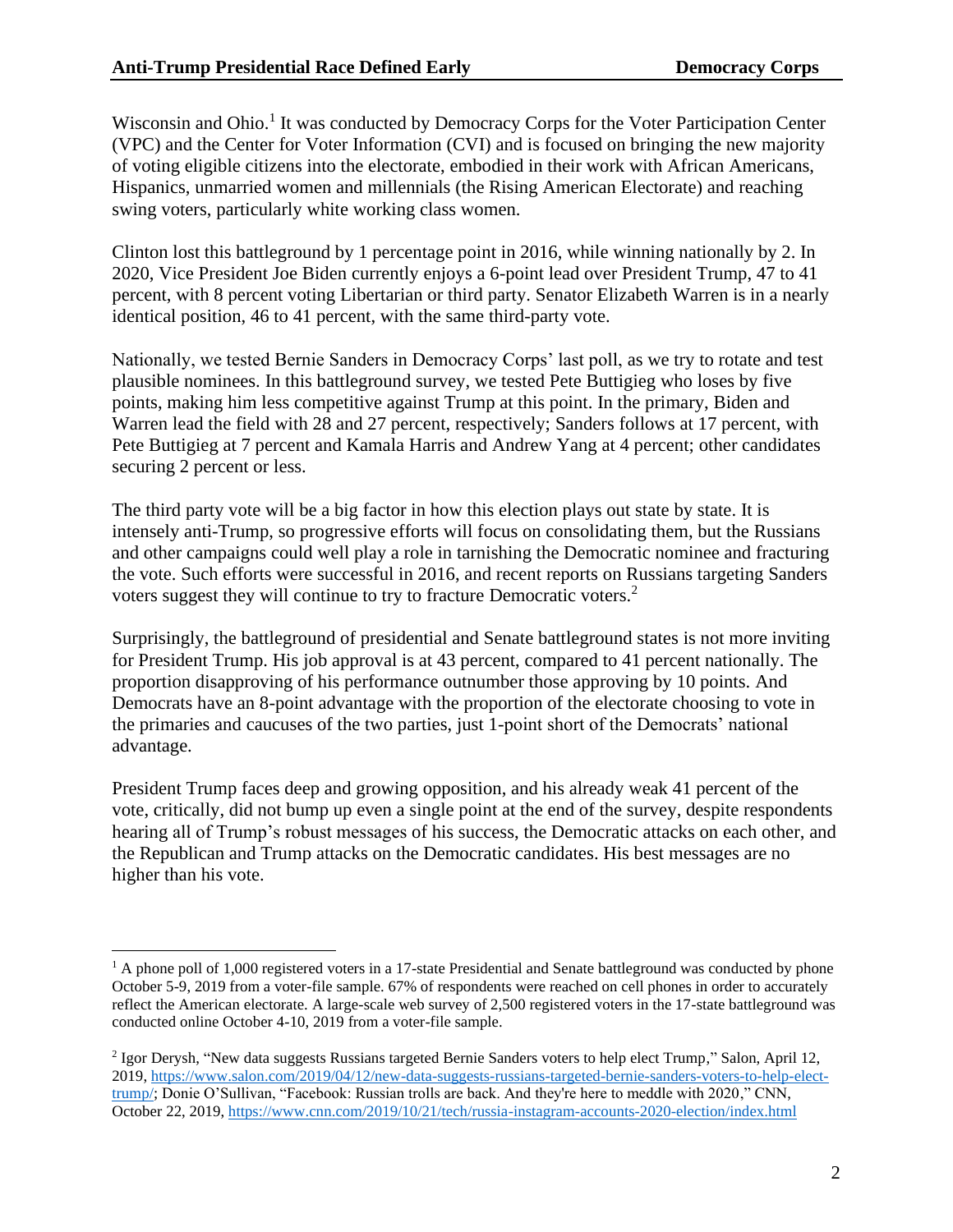Each day, the president's actions on immigration, the trade war, self-enrichment, and probably Turkey and Ukraine are producing a growing and intense anti-Trump reaction. As we saw earlier in focus groups for VPC with unregistered voters and focus groups for the American Federation of Teachers in non-metropolitan areas, Trump speaking out drives away voters without Democrats having to make the case against him.

In the base of African American and Hispanic women, unmarried and white unmarried women, and millennials and white millennial women, both Biden and Warren are building landslide wins over Trump. These margins are unprecedented. It is part of a female wave that is becoming more and more dramatic.

It is now playing itself out in the white working class. White working class women nationally moved dramatically away from Trump in the 2018 mid-term elections, a trend that continued in the surveys for Democracy Corps in mid-2019, but, in this first battleground poll, both Biden and Warren break even, with Biden slightly stronger. That brings an end to Trump's white working class revolt in 2016, as the women are a majority of the white working class. Additionally, white working class women make up 43 percent of unmarried women nationally, making them a key registration and mobilization target. Keeping Trump from regaining an audience with this key bloc is key to a big victory.

Trump is maintaining margins comparable to 2018 with the working class men, though he is not getting the kind of rapturous support he did in 2016. Trump still wins them by two-to-one, which makes them a critical mobilization target.

Trump is making some headway with men in the RAE. He gets 15 percent of the vote with African American men and narrowly leads with Hispanic and white millennial men. That is identical to what happened in the 2016 presidential election, though Democrats ran better with them in the 2018 mid-terms. That suggests progressives can target and make important gains.

Biden runs slightly better than Warren in the Democratic base, voters in the Midwest, white working class women, and non-millennial men. He runs much better with the men in Gen X and Silent Generation.

Warren runs slightly better in the West and much better with millennial men and Gen X women.

This survey simulates the full campaign using the language of the candidates, and the President most all. In the end, both Biden and Warren hold strong leads; Trump makes no vote gains, because Trump is creating a country that is more pro-immigration and more free-trade in reaction to his policies. He is making gains with some men, but at the price of historic margins among women within the RAE, white working class, and college and suburban women. The more voters hear him, the more it re-enforces the big trends shaping the country.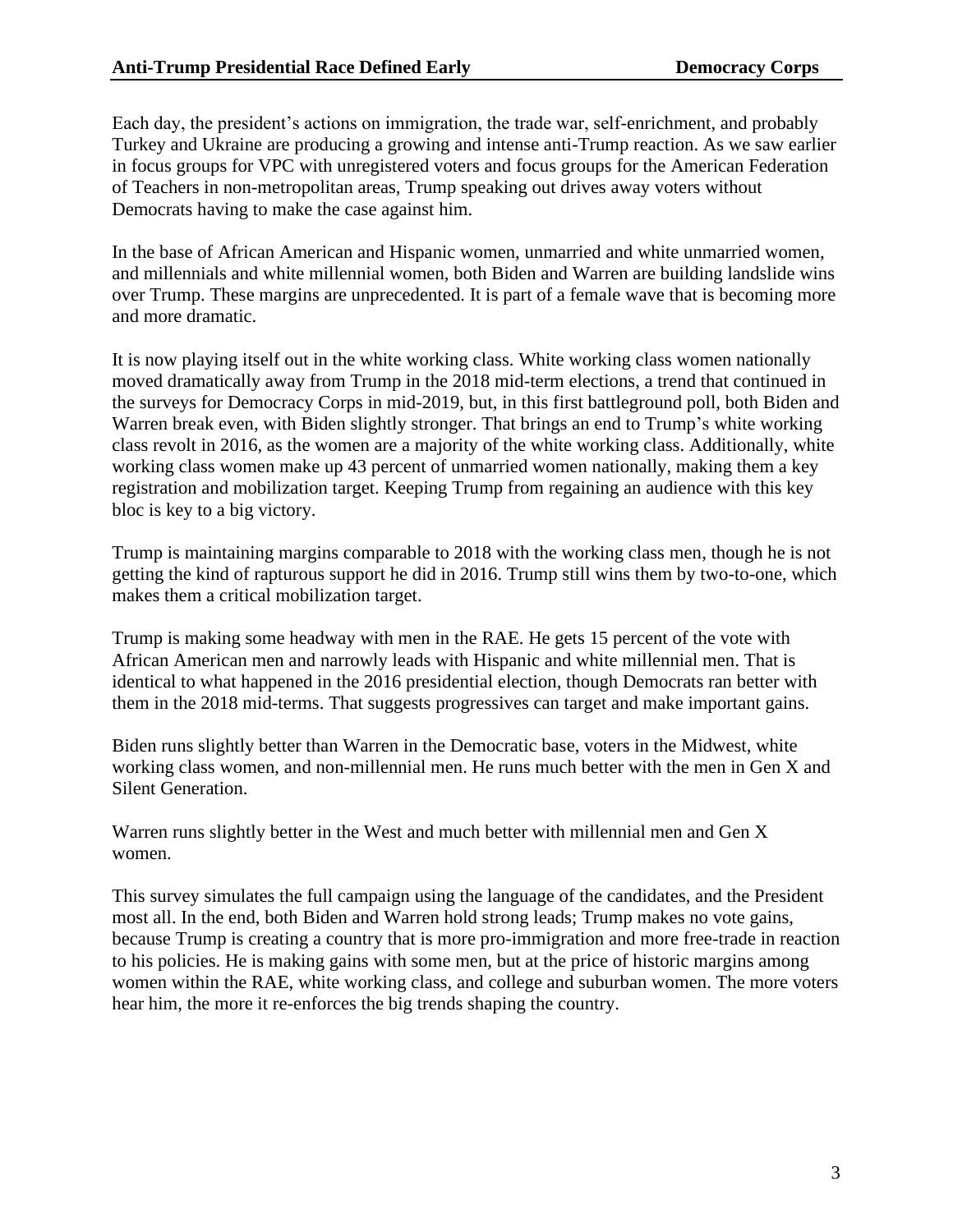

## **The state of the race**

Both Biden and Warren hold strong leads over Trump because 79 percent of Democrats "strongly disapprove" of Trump, and there are many more voters identifying with the Democratic Party and voting in Democratic primaries. The smaller Republican bloc is equally consolidated for Trump right now, but his "strong approval" is at only 51 percent. So, more Republicans could fracture, as happened in the mid-terms, and join the independents that both Biden and Warren carry by 5 points.

Many Bernie Sanders voters are opting for the third party candidate in these different scenarios. It is greater with Biden as the nominee (81 percent support him in the general); with Warren, it is 83 percent, but not as fully consolidated as one would hope. The Sanders voters are looking for a country after the Trump era that is more fair, less racist, and where everyone is rising together.

The starting point is the Rising American Electorate, which will represent 64 percent of the voting eligible population. Biden and Warren are racking up blowout margins within key parts of the RAE, and critically, voters do not care whether the candidate is Warren or Biden. They bring very different personal histories, issue priorities, and one is a woman and the other a man, yet African American women, unmarried and white unmarried women, Hispanic women, white millennial women, and white college women give them unprecedented and nearly identical support.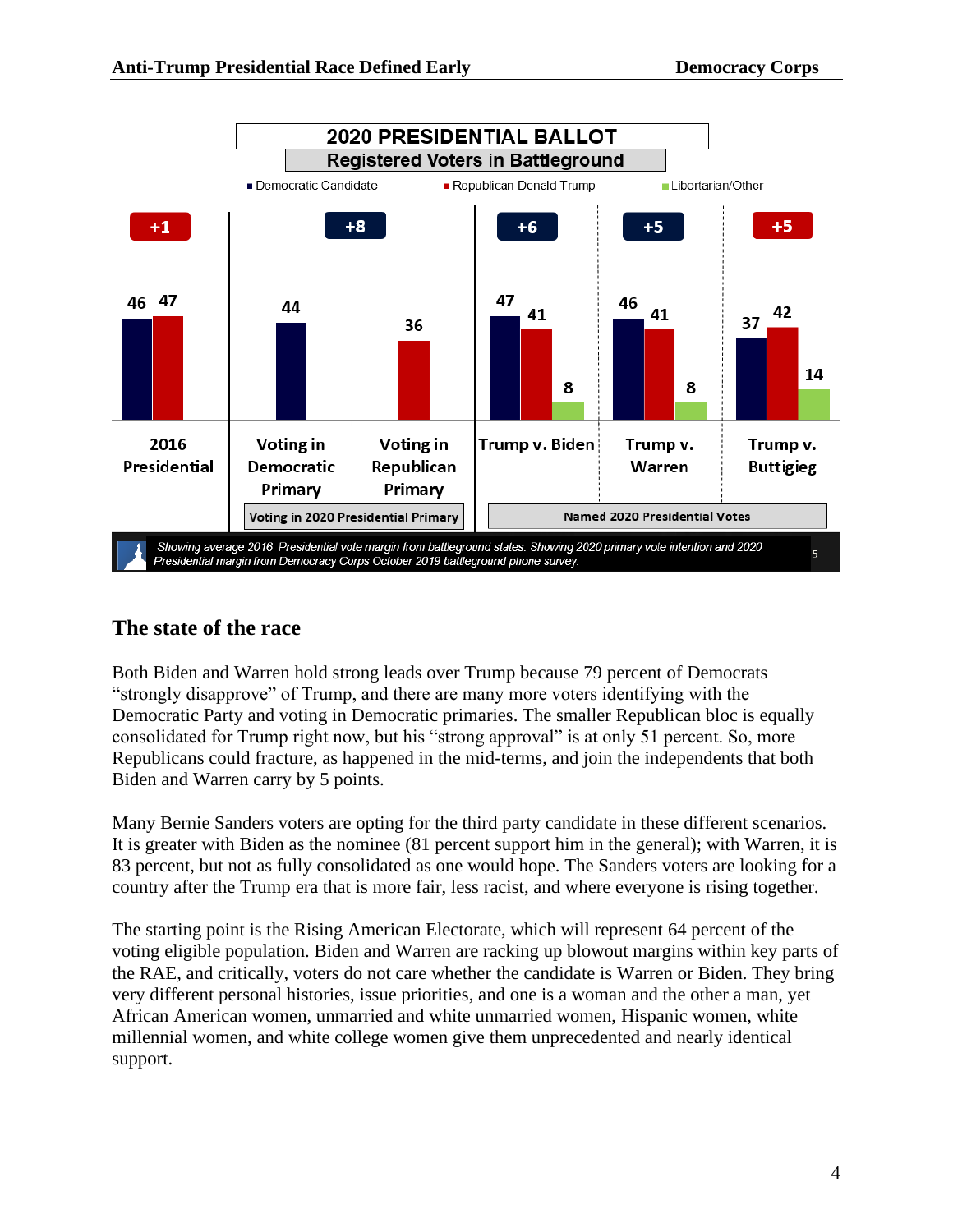

I know it's a long way off, but thinking about the election for President in 2020, if the election for President were held today, would you vote for --(ROTATE CANDIDATES) the Democratic candidate or Republican Donald Trump?

Trump's weakened position is led first and foremost by the white working class women who form nearly a quarter of the electorate and over half the white working class. Nationally, it was white working class women and men who shifted the most in the high turnout 2018 mid-terms (13 and 14 points, respectively). It was news when our combined data for the summer of 2019 showed both Biden and Warren bringing the Trump margin down to about 10 points.

But this poll in the presidential and Senate battleground shows both Biden and Warren running even with the white working class women — which would be historic, indeed, wiping out Trump's 2016 margin of 27 points with them.

Both candidates are losing among white working class men by a stunning 32 points, but that is roughly the same as in 2018. Trump has not regained his 2016 position with the white working class men where he won by 48 points. Here, Democrats have gone from losing by more than 3 to-1 to 2-to-1. There is no evidence that Trump's attempts to rally the base are working, at least with the men, and indeed, may be pushing the women away.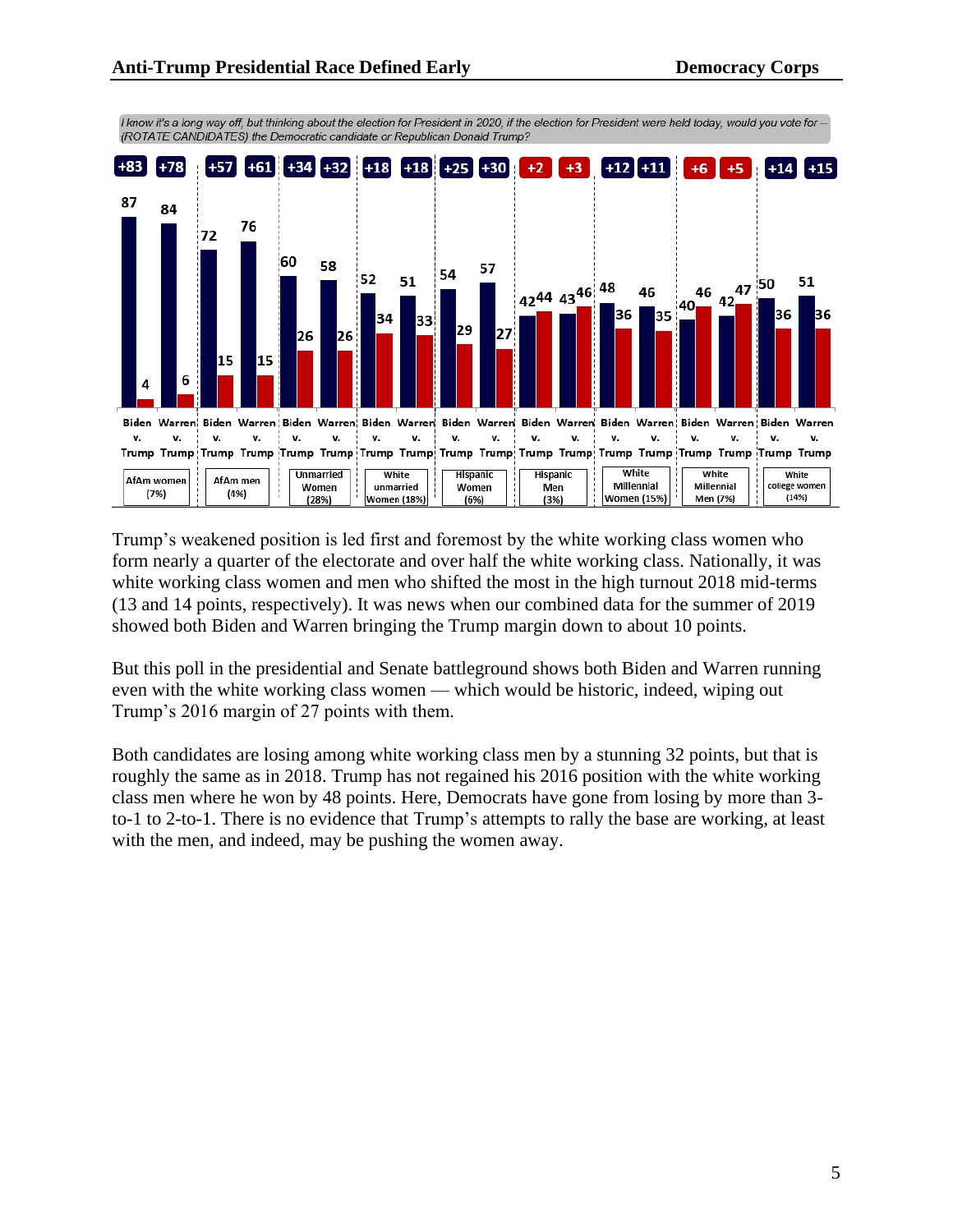

I know it's a long way off, but thinking about the election for President in 2020, if the election for President were held today, would you vote for -(ROTATE CANDIDATES) the Democratic candidate or Republican Donald Trump?

Generationally, Warren is much stronger than Biden with millennial men - that is a significant factor in her performance. On the other hand, Biden runs much better with men of Gen X and the Silent Generation.

Both candidates perform impressively in the South - that includes Florida, Georgia, and North Carolina; also well in the West - that includes Arizona, Nevada, and Texas; and the Midwest that includes Ohio, Michigan, Wisconsin, Minnesota and Iowa. Biden runs slightly better in the Midwest and Warren in the West.

What puts limits on Democratic gains right now is not the prospect of Trump gaining more support, it is the 8 percent bloc who are voting third party with the top two candidates and the Democratic candidates not making more gains with the moderate Republicans. In the 2018 midterms, 12 percent voted Democratic and 19 percent did not vote. Earlier in 2019, Biden was winning 9 percent among all Republicans.

Warren's primary voters want a country after the Trump era where "all rise together," but also "united." Interestingly, that coincides with the hopes of Republicans, remembering it is a mostly working class party reshaped by Trump. Biden's primary voters want a "united" country and "without racism."

The moderate Republicans want to go "back to traditional values" and when "hard work [was] rewarded," values hardly mentioned by other Republicans.

The dislodged third party voters with Biden in a two-way choice against Trump want to go "back to traditional values," a country "united," and "at peace." And with Warren, these dislodged voters are looking to go back "to traditional values" and "at peace" – not values highlighted by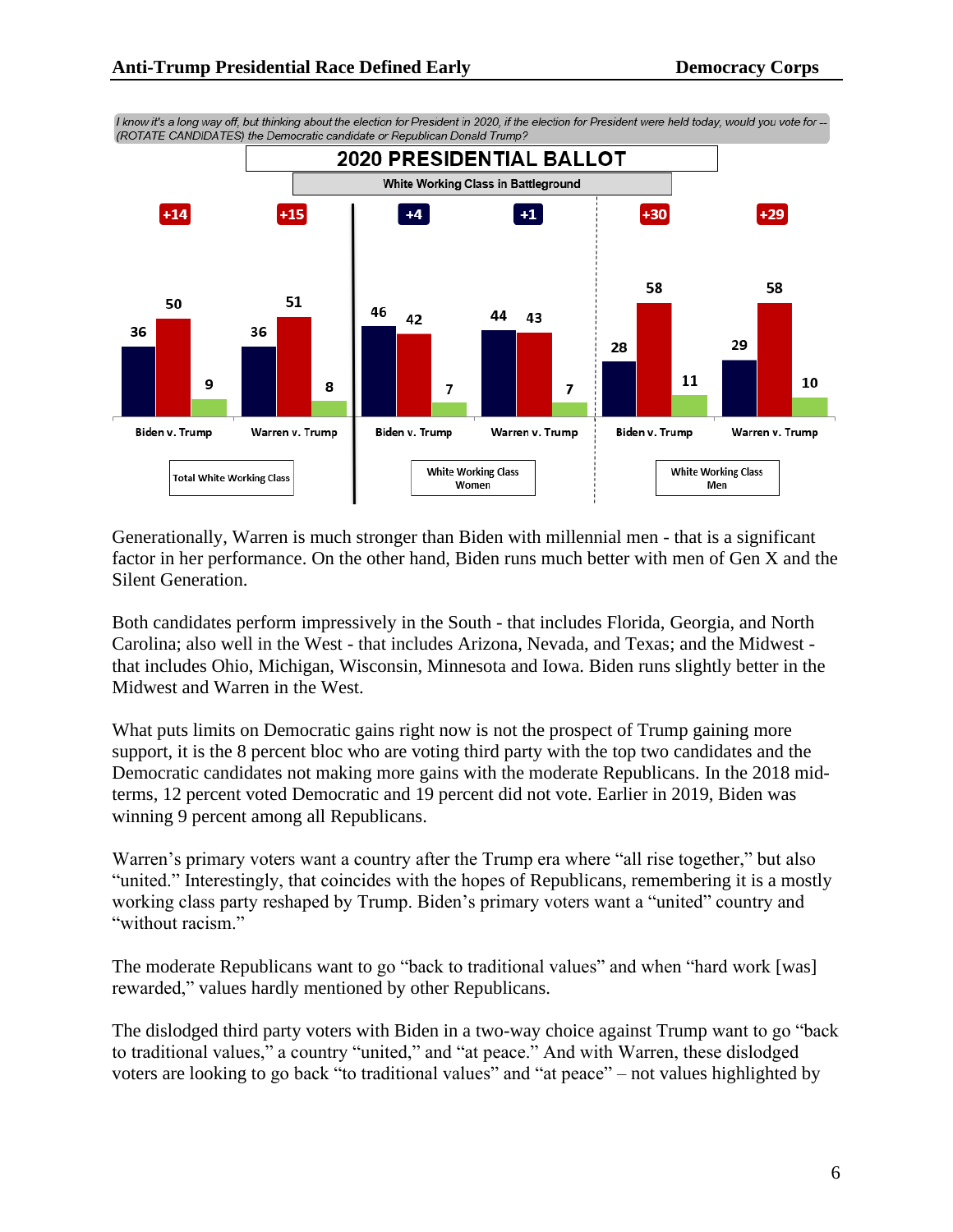Warren primary voters – but also "united". This is a window into pushing the third party vote that does not break for Warren with the same margin as other candidates.

### **The message battle**

There are two dynamics driving the race against President Trump: first is the surging embrace of positions opposed to his priorities; and second is the strength of Warren's and Biden's messages compared to the president's. (In our last national poll, we tested Sanders' message, but it was less well received than Biden and Warren's.) Warren's best message on corruption gets 14 points more positive responses than Trump's best message on the economy (57 versus 43 percent). Biden's best message on contrasting values scores 7 points higher.

*First, the anti-Trump reaction on Trump priorities.* President Trump's actions are creating a country that is embracing policies and positions that are counter-poised to his presidency.

- On immigration, the percent nationally reacting positively to the phrase, "immigrants to the U.S." has jumped from 52 percent in January to 59 percent in July to 67 percent in September of this year. The percent giving a very warm reaction went from one third at the beginning of the year to over half.
- On "free trade", Pew shows the proportion of Democrats saying it is a "good thing" has jumped from 59 percent to 67 percent this year.
- In this battleground poll, over 70 percent of Democrats and nearly 60 percent of the RAE, unmarried women, and independents view "the new tariffs on Trade with China" negatively.

*Second, the Warren and Biden messages.* In half the sample, we tested Democratic messages advanced by Biden in the debates (without telling respondents who said them), as well as the attacks on Biden by other Democrats. In the other half of the sample, we tested Democratic messages advanced by Warren, as well as the attacks on her by other Democrats. All the messages were developed using the actual words of the candidates in the debates.

Warren's messages are stronger, and at the end of the survey, Biden's vote wobbled a bit, and they both end up with a 4-point margin in this very big battleground. That 5-point swing from Clinton's 2016 performance would produce a very robust Electoral College win.

Warren's corruption message is very strong, as well as her argument that the middle class faces a rigged political system. Both messages score more strongly than Biden's top messages, but this survey is looking at the impact on the general: Warren's message is 14 points stronger overall and 22 points stronger with independents where intense positives are 11 points higher.

The "rigged" message is strongest with Biden voters, while Sanders voters respond to "think big" and the "2 percent tax on wealth".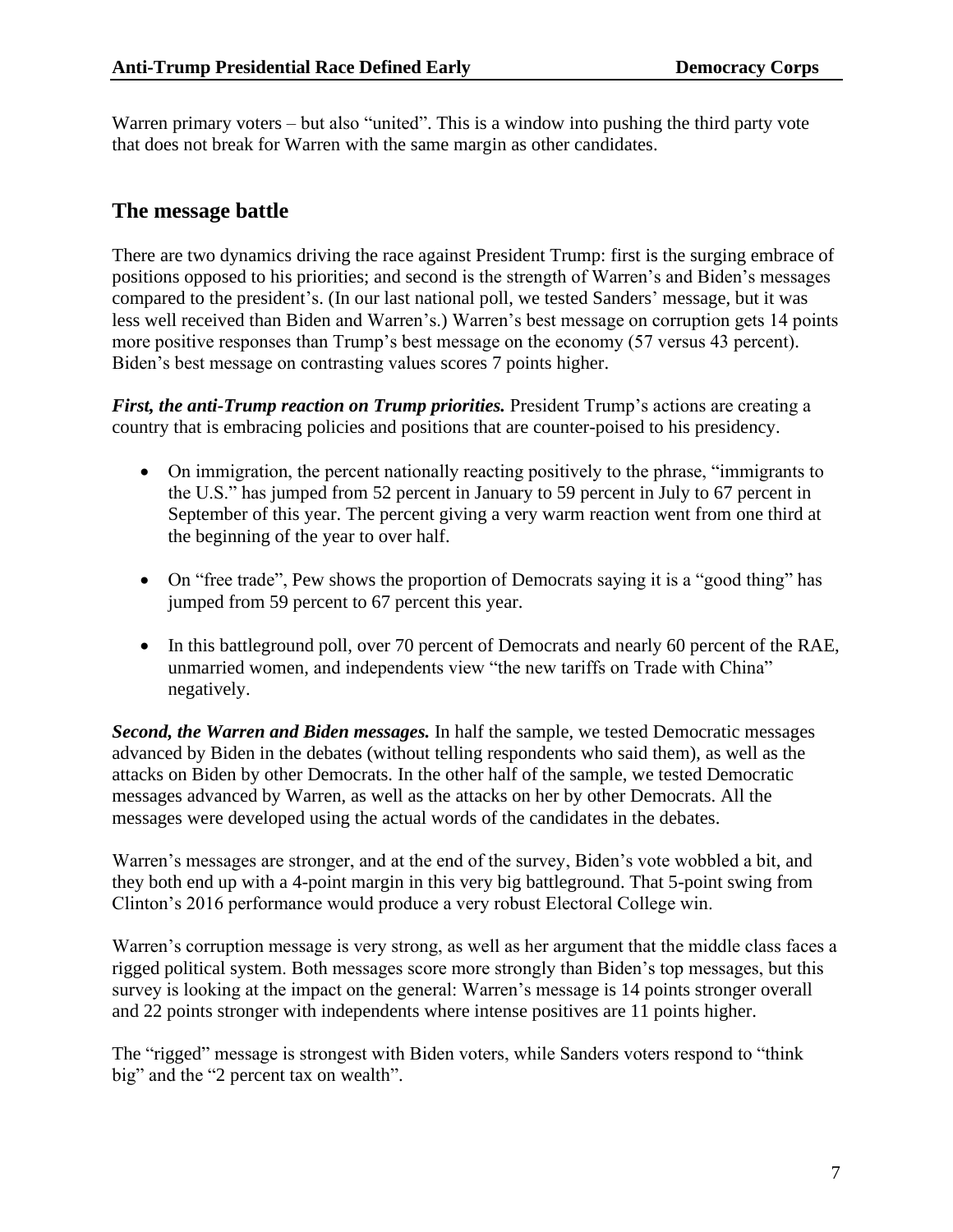Much more positive

30

26

29

25

26

30

29

57

51

50

While many assume Warren will have trouble with independents, 57 percent of independents say it will make them more positive, 29 percent much more. That overall response is 13 points stronger with independents than Biden's top message and 24 points stronger than Trump's best with independents. (For the full text, please look at the full slide deck.)

# Top 2020 campaign messages **Total Registered Voters in Battleground**

Warren (Corruption): We need to tackle the corruption in Washington that makes our government work for the wealthy and well-connected, but kicks dirt on everyone else, that makes our government work for the wealthy and well-connected, but kicks dirt on everyone else. We will start by ending lobbying as we know it...

Warren (Rigged): We must fight for an America that works for everyone, not just the wealthy and well-connected. The Middle Class is hurting because corporations use their money to rig our politics and have accumulated enormous power. That is corruption, and we need to attack it.

Biden (Values): Today, we are in a battle for the soul of America, and Donald Trump has decided not to represent the whole country. It's time to remember who we are and fight back against the incredible abuses of power we're seeing. Its time for respected leadership on the world stage, dignified leadership at home...

Warren (2% Tax) A small group of families has taken a massive amount of the wealth American workers have produced. That is worse than other leading economy, and its wrong. A two-cent tax on the great fortunes of more than \$50 million can bring in nearly \$3 trillion to rebuild America's middle class...

Biden (Engage the world): This is a moment when American leadership is needed more than ever to address some of the greatest economic and security challenges in the world [..] The next president must repair our relationships with our friends and allies and stand up to strongmen and thugs on the global stage

Trump (Greatest Economy): Over the last two years, the Trump administration has moved with urgency and historic speed to confront problems neglected by leaders over many decades. [..] Wages are rising at the fastest pace in decades and are growing for blue collar workers and faster than anyone thought possible

Trump (Borders): We have a state of emergency at our southern border. Border patrol, our military, and local law enforcement are doing a create job, but without the wall and tougher immigration enforcement, you cannot have border security.

Biden's messages on Trump and Democratic values, building a middle class, and building on the Affordable Care Act score very well with all voters, independents, and white working class women. "Engage the world" is equally strong, driven by Democrats rather than the working class and swing voters.

Biden's own primary voters responded most strongly to "build on the ACA" and "values". Warren's primary voters engaged with the Democratic values message, but they were the most intense supporters of Biden's "engage the world" message.

#### **Attacks**

To fully simulate the campaign, we tested the attacks on Biden and the attacks on Warren from the debates, as well the attacks by Trump and the Republicans. Not surprisingly, it was the Democratic attacks that were potentially more impactful.

The Republican attack on the Green New Deal proved pathetic. It was the highest, but only raised serious doubts for 37 percent of independents and 39 percent of white working class women.

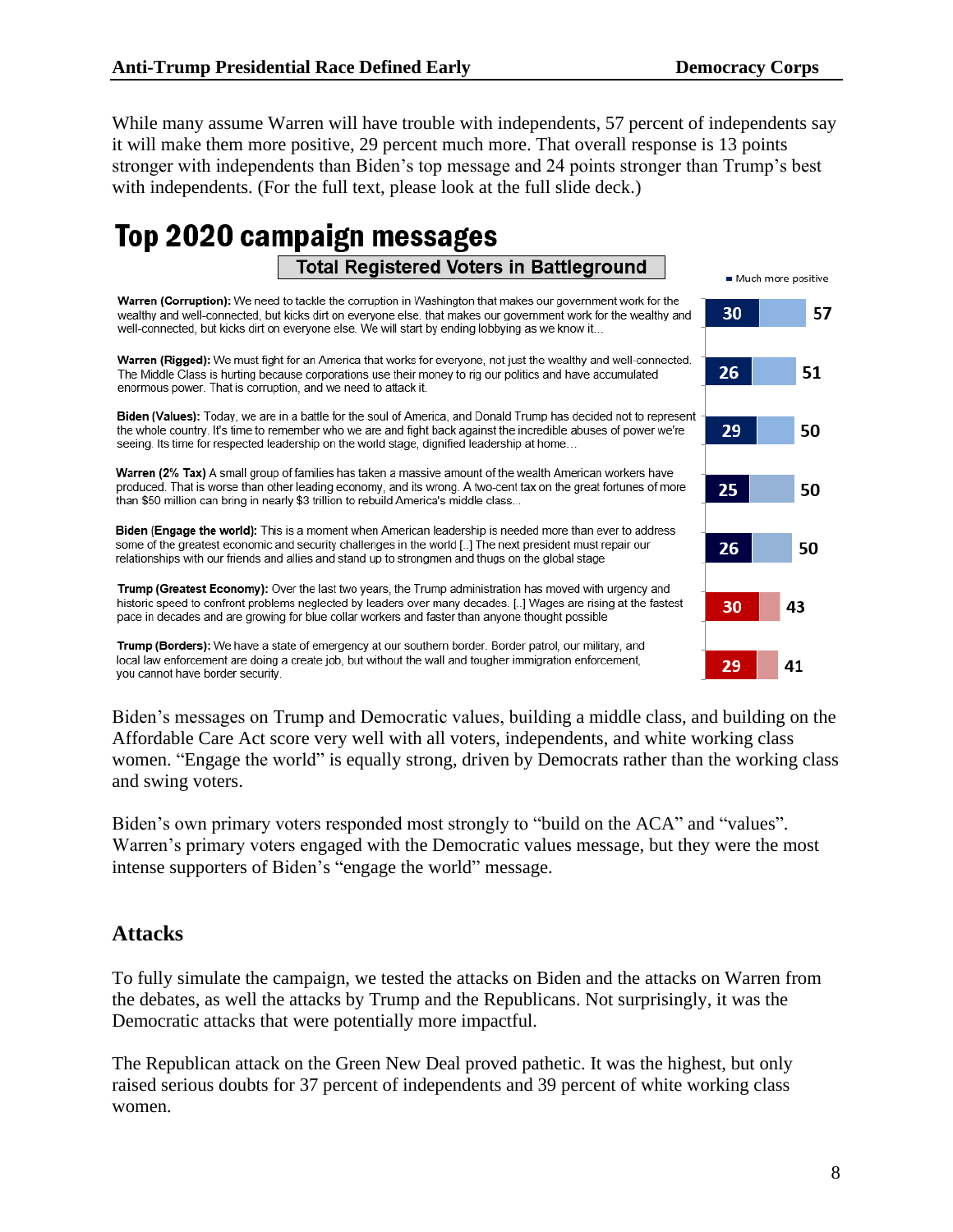The strongest attack in the Democratic debates was the attack on Elizabeth Warren for the Medicare for All plan that "kicks millions off private insurance." That did resonate with independents (47 percent doubts) and white working class women (49 percent).

But do not expect that to affect Warren's position with Democrats. It only raised serious doubts for 29 percent of Democratic primary voters, with just 10 percent saying they had very serious doubts. The attack on Biden for doing fundraisers with big corporate donors raised slightly more doubts with primary voters.

Further, we tested Warren doubling down on her plan or transitioning to Medicare for All — it had no impact on her vote, conducted right after the experiment. There are obviously bigger forces shaping the vote choice in the general election.

## **The Simulated Campaign**

The full campaign played out in this survey — with the full panoply of messages, attacks by Democrats on each other, and attacks by Republicans — nearly lock in a strong Democratic lead and leave President Trump still at an electorally dangerous 41 percent.

The moderate Democrat in this survey used Biden's message, and he wobbled, probably because his messages were not as strong with Democrats and independents and because of Ukraine, but he still won by 4 points — with Trump at 41 percent and 7 percent still voting 3rd party.

The populist and liberal Democrat saw a stable vote at the end, winning by 4 points as well. That scenario similarly left Trump at 41 percent. The anti-Trump third party vote remained at 6 percent, which could play a big part raising the Democratic margin.

Both types of Democratic candidates are winning by 4 points in a battleground Clinton lost by 1 and Trump remains at 41 percent after a comprehensive simulated campaign. This says that the leading Democratic candidates are entering a general election battle structured by big forces and trends. No doubt the primary will enter new phases with new frontrunners, but the rules of this election are becoming very clear.